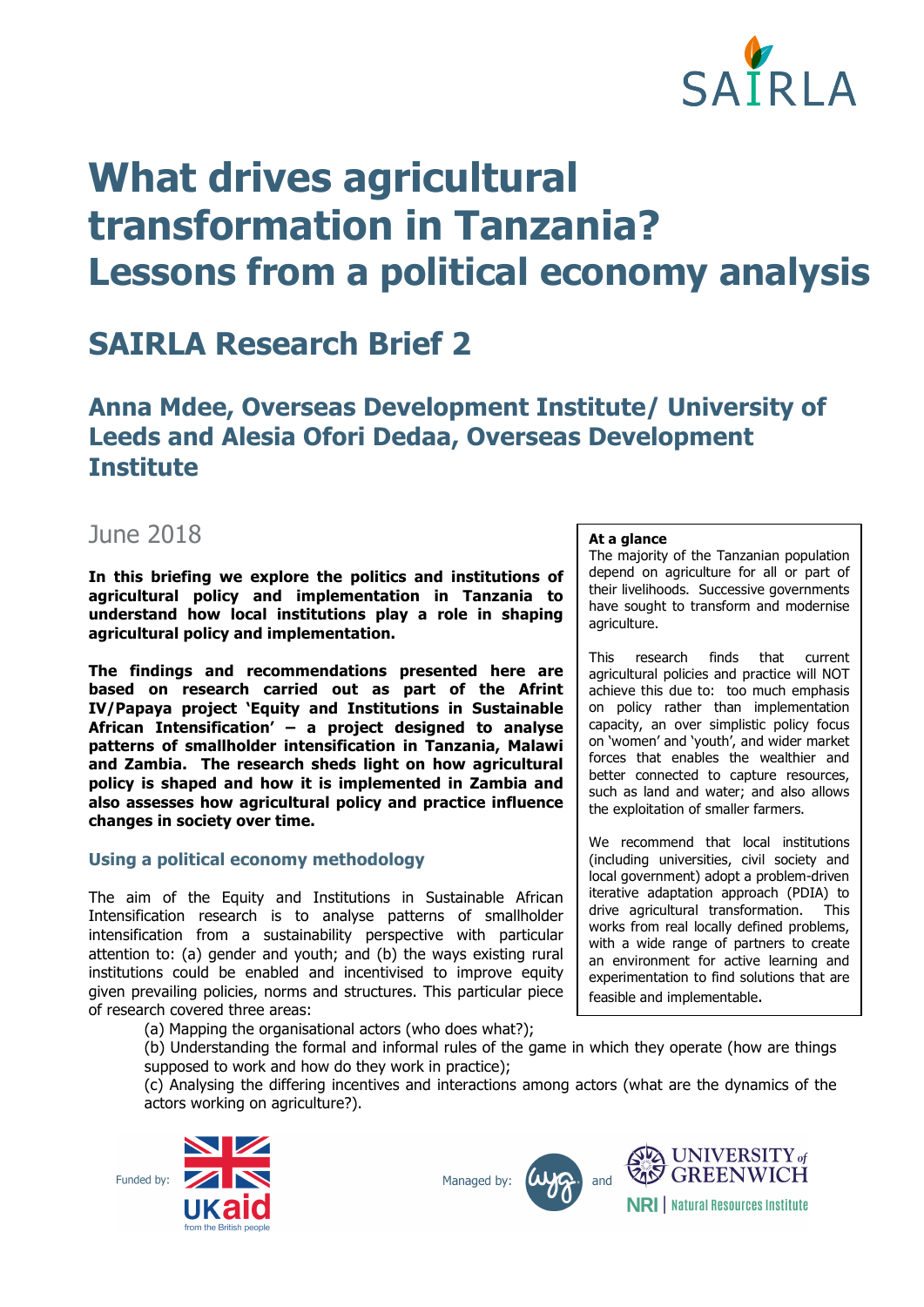

To assist them, researchers adopted a political economy methodology. Political economy is the study of power and resources and how they shape the nature of the economy. It helps us to ask questions about who controls resources, and about how societies change to benefit or exclude particular groups. A political economy analysis entails multiple methods of data collection (e.g. key informant interviews, survey, secondary data, media analysis, focused group discussion), to gather many perspectives. It aims to provide a reasoned explanation for how a current situation comes to be as it is. It therefore requires understanding of how change happened, who influenced it and what outcomes it has led to. The nature of institutions and how they shape change is particularly key to this.

The research is based on multiple sources of data: a review of existing data in conjunction with interviews with key informants from local and central government, CSOs and NGOs, donors and private agricultural enterprises.

This briefing summarises the findings of the research in Tanzania. A full version of the working paper is available at www.keg.lu.se/en/research/research-projects/current-research-projects/afrint/afrint-ivpapaya-0

#### **Findings**

#### **Mapping the organisational actors**

**The quest to transform agriculture in Tanzania has a long history.** The Government in conjunction with donors has consistently developed agricultural policies and initiatives aimed at the commercialisation of small scale agriculture (e.g. Kilimo Kwanza and the Southern Agricultural Growth Corridor – SAGCOT). However, the fundamental problem is that they remain disconnected from the realities of small scale agriculture.

**Tanzania's strong economic growth of the last decade has not been driven by agriculture, but mining, construction, telecommunications, tourism and aid.** A growing middle class and elite is increasingly interested in agriculture and is rapidly acquiring land, but agriculture remains a risky and uncertain business. Inequality is growing, and this is the most critical concern for inclusion (Coulson 2013).

**The only universal characteristic of agricultural change is diversity.** In some places, agriculture is growing through intensification, in others through extensification, in other places it is declining. Soil degradation and competition for water resources is becoming critical and acute (Mdee 2017). The direction of policy remains unaltered: the small farmer will be transformed and eradicated by commercialisation. How this will happen through a current policy of industrialisation (with the window dressing of 'climatesmart' agriculture) remains unclear.

**Agriculture is becoming less inclusive in Tanzania**, but the dynamics of this are predominantly classbased with complexities of age, gender and ethnicity being played out in specific contexts.

**Since 2007, there is a growing interest by donors in encouraging foreign investment, particularly in agriculture, favouring large-scale outgrower schemes.** Donor interventions and NGOs shape government policy, and in doing so often create policies that are contradictory, and unimplemented in practice by institutions that lack capacity. Sustainability of intensification is not a serious concern in current policy (despite lip service in donor driven policy areas)- with the emphasis continuing to be on a modernisation and commercialisation that is predominantly framed as the use of hybrid seed, inorganic fertiliser, irrigation and mechanisation. Although strong policy frameworks exist, the lack of implementation capacity means they have very limited impact in practice.







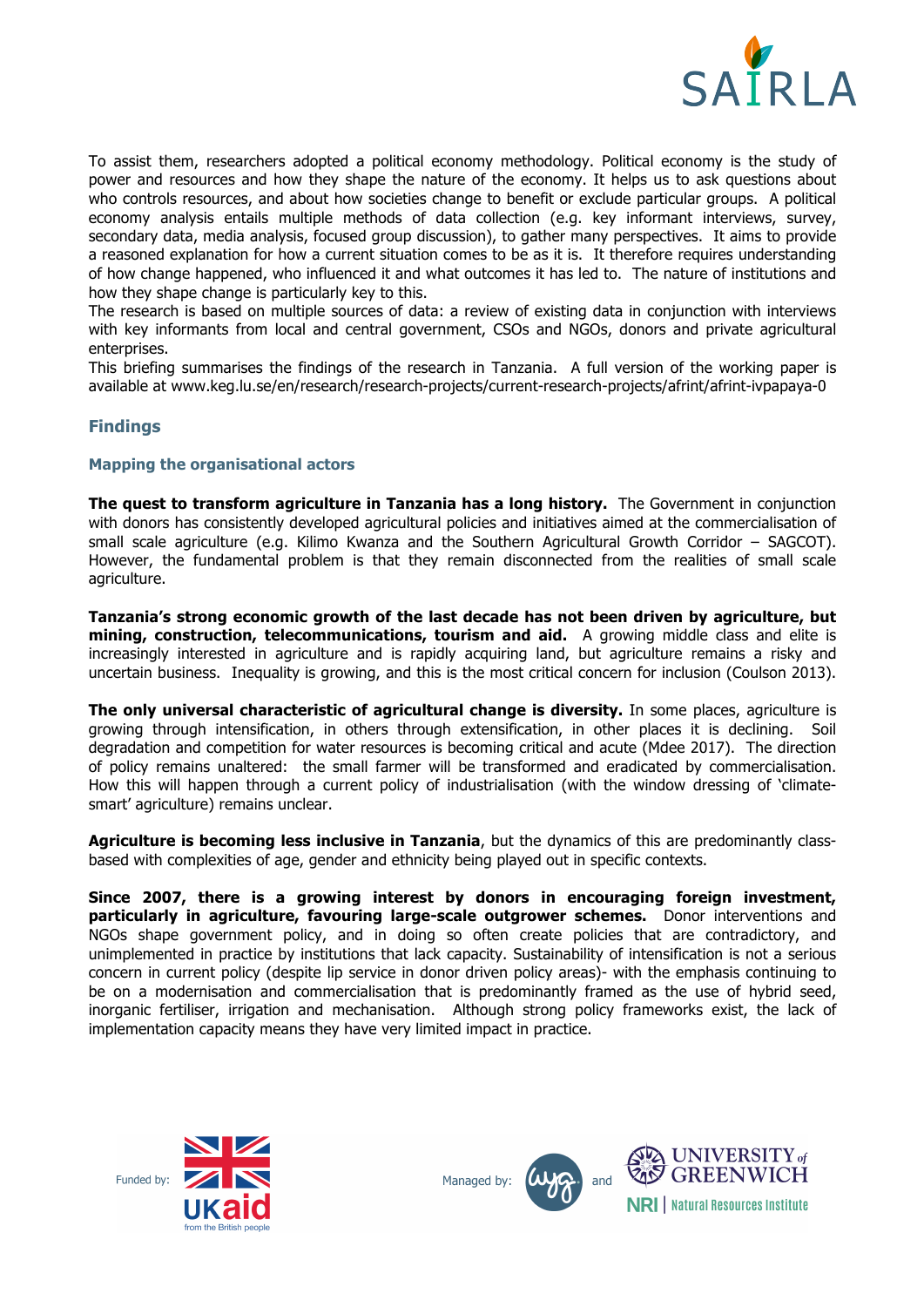

#### **The gap between policy and practice**

A political economy analysis that only considers the policies that are described in interviews with elites, or in donor-funded documents is inevitably incomplete.

**In Tanzania, the gap between policy on paper and implementation is vast:** to the extent that policy exists as a narrative 'collective fantasy' concocted by the mutual interests of donors, civil servants and political elites. Local government and institutions charged with policy implementation are ill-equipped to do so, lacking human capacity, resources and authority. Power remains heavily centralised despite an advanced policy rhetoric of decentralisation.

**Where intervention does exist, then elite capture is a frequent issue, as is illustrated in the example of the National Agriculture Input Voucher Scheme (NAVS).** Elite capture may have a gender dimension but requires explicit consideration of class. This also applies fundamentally to land policy, where land titling and formalisation may have made it easier for the poorest farmers to be dispossessed of land. A poorer man is very much more disadvantaged than a wealthier woman in this regard.

#### **Land Ownership, Intensification and Equity**

Land in Tanzania is vested in the office of the President on behalf of all citizens. However, the 1999 Village Land Act enables local control over land allocations. **Under the law, women have equal rights to land ownership, however in practice customary rights, inheritance practices and a booming land market create variable incentives driving land use and ownership.** As customary inheritance coexists with bureaucratic land ownership procedures, land rights claimants still require capacity and resources to challenge situations of injustice. Giving women rights to land, does not mean that they can exercise those rights (Dancer 2015). Different actors and stakeholders thus have chosen several routes to deal with land use conflicts. In reference to lands, research has revealed that as commercial interest in farming heightens in Tanzania, fathers are less willing to provide land to their children, promoting intergenerational conflict.

#### **Governance and Accountability**

**The government of Tanzania remains highly hierarchical and centralised in practice, in stark contrast to policy rhetoric of decentralisation and participation.** During fieldwork, it was reported that most farmers receive little support from the government and much of the support comes from NGOs and CSOs. In the Kilosa and Chamwino districts for instance, it was noticed that districts lack sufficient funding, and expenditure and budgeting information were treated as confidential. The few resources received from the central government are mainly targeted at running district council meetings rather than delivering services. District councils believe themselves to be an implementation agency, responsible for implementing all central government policies at the district, division and ward level.

"our duty is to 'receive instructions from the top levels" $\sim$  district level

#### **Incentives and interactions**

**Policy frameworks are dominated by an aid-driven donor discourse.** State investment in agriculture remains limited. Private finance is often unaffordable to the small farmer and outgrower schemes have disappointed many of those involved, and in some cases decreased food security. Elite and commercial interests are favoured in legal frameworks and in the normal business of institutions e.g. water permits can be purchased on an ability to pay basis with no assessment being made of actual water use.



Managed by:



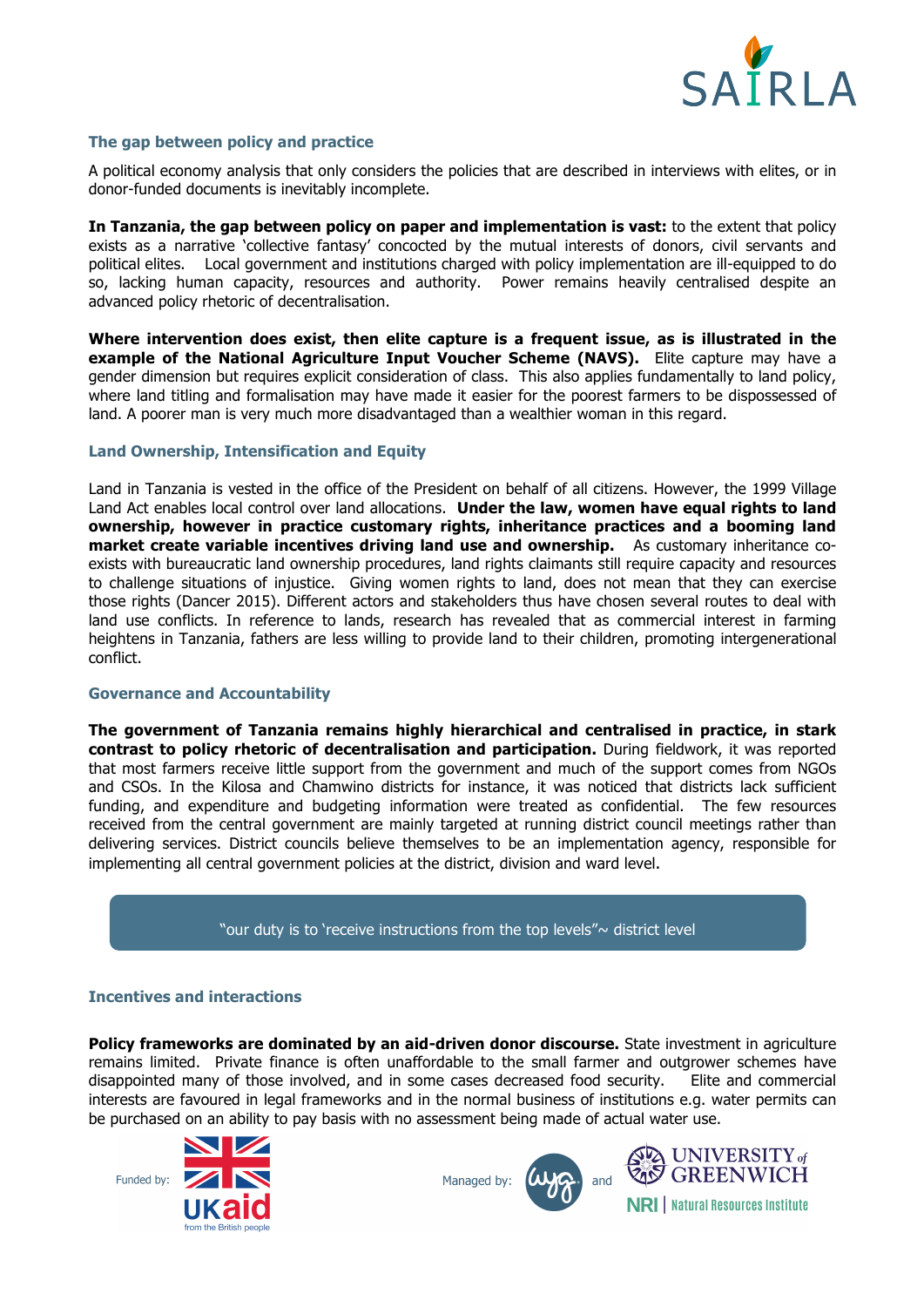

**Small scale and farmer-led irrigation is often considered 'illegal'.** Markets remain exploitative, hard to access, and unreliable for the small farmer. Exploitation and dispossession of resources are the dominant trends.

**Attempts to inclusion of 'women' and 'youth' have led to 5 per cent of locally generated government funds to be allocated to the enterprise activities of formally registered groups of women and youth.** However, the evidence of impact of such groups is minimal for several reasons: highly bureaucratic procedures in applying for the funds and considerable delays in the fund being released back to the Districts.

#### **Recommendations**

- **Do not seek change at policy level until existing implementation capacity problems are acknowledged.**
- **Do not assume that group-based labels such as 'women' and 'youth' will enable more complex processes of inclusion and equity to be addressed.** Creating women's groups and making reservations on committees do not automatically mean that gender concerns or inequality is tackled. Implement a class-based analysis to understand how the poorest households are systematically excluded (see work on this from the Chronic Poverty Advisory Network)
- **Work from conditions as they are on the ground.** The presence of a policy document or of an institution does not automatically create implementation capacity. Donor-Government-NGO interactions must be harmonised and consolidated in line with the actual capacity of local institutions (local government, traditional authorities and civil society).
- **Adopt a problem-driven iterative adaptation approach in efforts towards achieving sustainable and inclusive agricultural intensification.** This approach starts a wide range of partners working from locally defined problems, with to create an environment for active learning and experimentation to find solutions that are feasible and implementable in the actual conditions of delivery (See Andrews et al 2013).

#### **Further Reading**

Andrews, M., Pritchett, L., & Woolcock, M., (2013) 'Escaping capability traps through problem driven iterative adaptation (PDIA)', World Development, 51: 234-244

Coulson, A. (2013) Tanzania: a political economy, Oxford: OUP

Dancer, H. (2015) Women, land and justice in Tanzania, Woodbridge: Boydell & Brewer Ltd

Mdee, A., Lemma, A. & Emmott, R., (2016) 'Compatible or contradictory? The challenge of inclusive structural economic and environmental transformation', Challenge Paper for Chronic Poverty Advisory Network, London: Overseas Development Institute www.chronicpovertynetwork.org/resources/2016/10/31/compatible-or-contradictory-the-challenge-of-

inclusive-structural-economic-and-environmental-transformation

Mdee, A. (2017) 'Disaggregating orders of water scarcity-the politics of nexus in the Wami-Ruvu River Basin, Tanzania', Water Alternatives 10(1): 100.